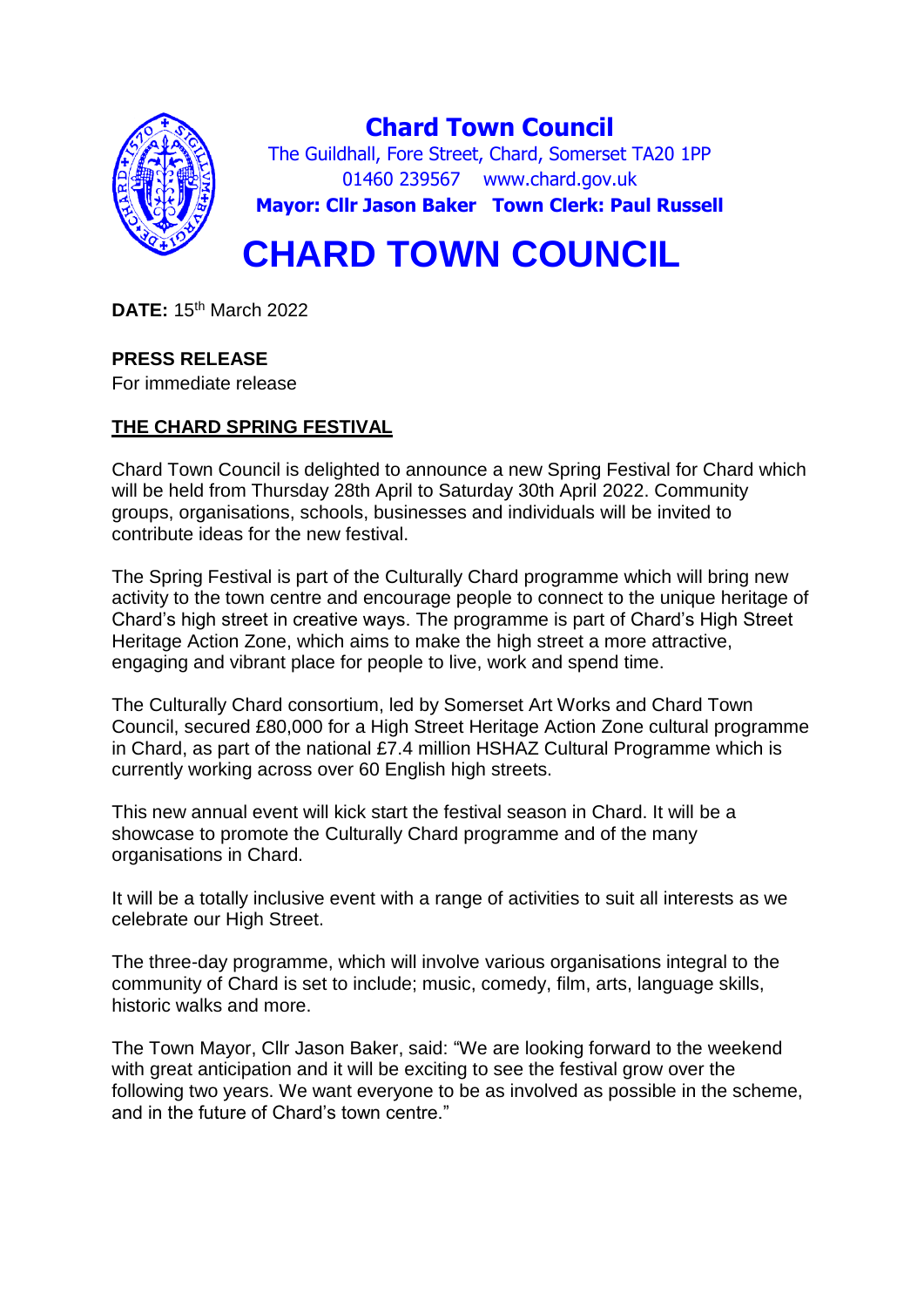If you would like to become involved or have any ideas please get in touch with the Event organiser, Tim Bickham, on 01460 239567 or email [tim.bickham@chard.gov.uk](mailto:tim.bickham@chard.gov.uk)

For details of all the events taking place during this year's Spring Festival please visit<https://www.chard.gov.uk/your-council/culturally-chard/> and follow the Culturally Chard website link.

### **\*ENDS\***

**For more information contact:** Paul Russell, Town Clerk Tel: 01460 239567 Email: [townclerk@chard.gov.uk](mailto:townclerk@chard.gov.uk)

### **Notes to Editors**

## **About High Streets Heritage Action Zones**

The High Streets Heritage Action Zones is a £95 million government-funded programme led by Historic England, designed to secure lasting improvements and help breathe new life into our historic high streets for the communities and businesses that use them. Historic England is working with local people and partners to unlock the rich heritage on these high streets, through repair and improvement works as well as arts and cultural programmes, making them more attractive to residents, businesses, tourists and investors. [https://historicengland.org.uk/services](https://historicengland.org.uk/services-skills/heritage-action-zones/regenerating-historic-high-streets/)[skills/heritage-action-zones/regenerating-historic-high-streets/](https://historicengland.org.uk/services-skills/heritage-action-zones/regenerating-historic-high-streets/)

#### **Chard High Street Heritage Action Zone**

Because of its special historic character, Chard has been designated a High Street Heritage Action Zone (HSHAZ) and secured £2m funding to revitalise its town centre. Over £1m of government high streets funding from Historic England has been matched by more than £1m by South Somerset District Council. These funds are being invested in making lasting physical improvements that enhance the historic high street.

The HSHAZ programme for Chard has three strands – public realm improvements (that is, the pedestrian areas of the street), grants for the repair and renovation of historic buildings and shopfronts, and community engagement activity. Additional funding has been secured by a consortium of local cultural and community organisations, to deliver a cultural programme (see note below).

#### **High Streets Heritage Action Zones' Cultural Programme**

The £7.4 million Cultural Programme is part of the £95 million High Streets Heritage Action Zone initiative, which is currently working across over 60 English high streets. It is funded with £40 million from the Department for Digital, Culture Media and Sport's Heritage High Street Fund, £52 million from the Department for Levelling Up,